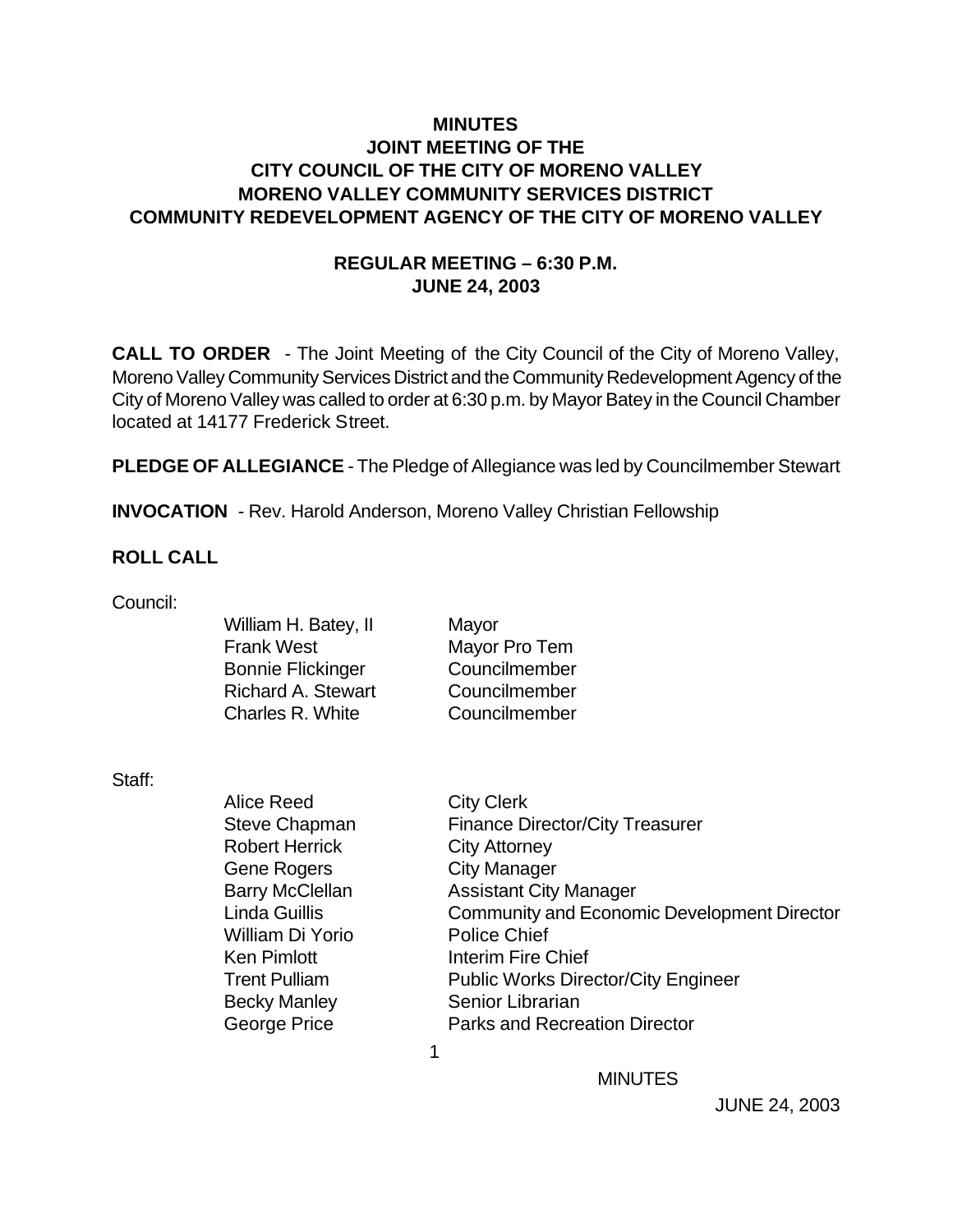## **PRESENTATION TO THE CITY COUNCIL BY CALIFORNIA STATE ASSEMBLY MEMBERS JOHN LONGVILLE AND DARREL STEINBERG**

Mayor Batey opened the agenda item for public comments. Comments were received from Pete Bleckert; Ray Hosman; Patrick Russo; John Hayes and Timothy Shirk.

## **RECESS; RECONVENE**

### **JOINT CONSENT CALENDARS (SECTIONS A-C) OF THE CITY COUNCIL OF THE CITY OF MORENO VALLEY, MORENO VALLEY COMMUNITY SERVICES DISTRICT, AND COMMUNITY REDEVELOPMENT AGENCY OF THE CITY OF MORENO VALLEY**

Mayor Batey opened the agenda items for the Consent Calendars for public comments.

#### John Hayes – Address matter of record (Items A2 & A11)

- 1) Commended the Finance Director for the new format on the warrant registers
- 2) Waste management fee increase

Councilmember Flickinger made a motion, seconded by Councilmember White to approve the Consent Calendars in their entireties, with the exception of Item A3 which was continued. Motion carried 5-0. Roll call vote.

### **A. CONSENT CALENDAR** - **CITY COUNCIL**

- A1. ORDINANCES FIRST READING BY TITLE ONLY Waived reading of all Ordinance Introductions and read by title only.
- A2. WARRANT REPORT APRIL, 2003 Adopted Resolution No. 2003-46, approving the Warrant Report, dated April, 2003, in the total amount of \$16,005,874.23.

### Resolution No. 2003-46

A Resolution of the City Council of the City of Moreno Valley, California, Approving the Warrant Report Dated April 30, 2003

A3. PURCHASE OF THERMAL IMAGING CAMERAS FROM EMERGENCY SERVICES AGENCY FINES

**MINUTES**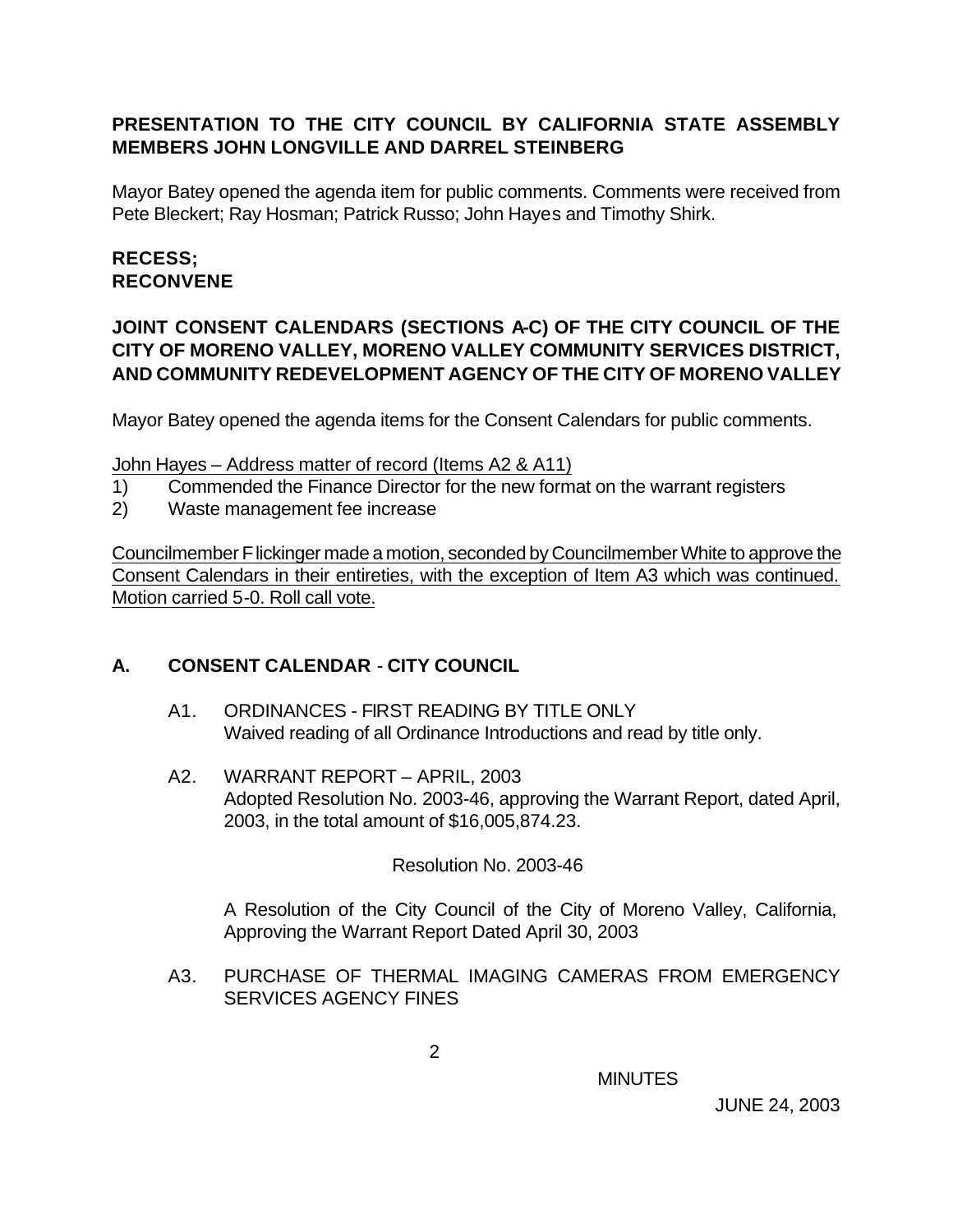Councilmember White made a motion, seconded by Mayor Pro Tem West to continue the item to a future date. Motion carried 5-0. Roll call vote.

- A4. SECOND AMENDED 2000 LOCAL LAW ENFORCEMENT BLOCK GRANT FUNDING ALLOCATION Approved the amended list of items purchased with the 2000 Local Law Enforcement Block Grant (LLBEG) monies. Included in the amended list are the removal of a traffic reconstruction vehicle, and the addition of miscellaneous computer related and electronic items.
- A5. AMENDED 2001 LOCAL LAW ENFORCEMENT BLOCK GRANT (LLEBG) ALLOCATION Approved the amended list of items to be purchased with the 2001 Local Law Enforcement Block Grant (LLBEG) monies.
- A6. AMENDED 2002 LOCAL LAW ENFORCEMENT BLOCK GRANT (LLEBG) PROGRAM FUNDING ALLOCATION AND BID AWARD – MOBILE COMMAND CENTER VEHICLE (NO BID # - PIGGYBACK AWARD) Approved the amended list of items to be purchased with the 2002 Local Law Enforcement Block Grant (LLEBG) monies; awarded the purchase of one Mobile Command Center vehicle to Universal Specialty Vehicles, Inc., of Perris, CA as being in the best interest of the City; and authorized the Finance Director to issue a purchase order of \$185,330.00 to Universal Specialty Vehicles, Inc., of Perris, CA.
- A7. NOTICE OF COMPLETION AND ACCEPTANCE OF COLLEGE PARK FIRE STATION NO. 91, PROJECT NO. 00-4372540 Ratified Contract Change Order Nos. 1,2, 3, and 4 (Final); accepted the work as complete for College Park Fire Station No. 91, constructed by Edmiston Construction, Inc., 9573 Sierra Avenue, Fontana, California 92335; directed the City Clerk to record the Notice of Completion within ten (10) days, at the office of the County Recorder of Riverside County, as required by Section 3093 of the California Civil Code; and authorized the Director of Finance to release the retention to Edmiston Construction, Inc. thirty-five (35) calendar days after the date of recordation of the Notice of Completion, if no claims are filed against the project.
- A8. AUTHORIZATION TO AWARD THE CONSTRUCTION CONTRACT FOR THE TRAFFIC SIGNAL AT IRIS AVENUE AND INDIAN STREET, PROJECT NO. 01-12566721-2 Awarded the construction contract for the Traffic Signal at Iris Avenue and Indian Street to DBX, Inc., 42066 Avenida Alvarado #C, Temecula, CA 92590, the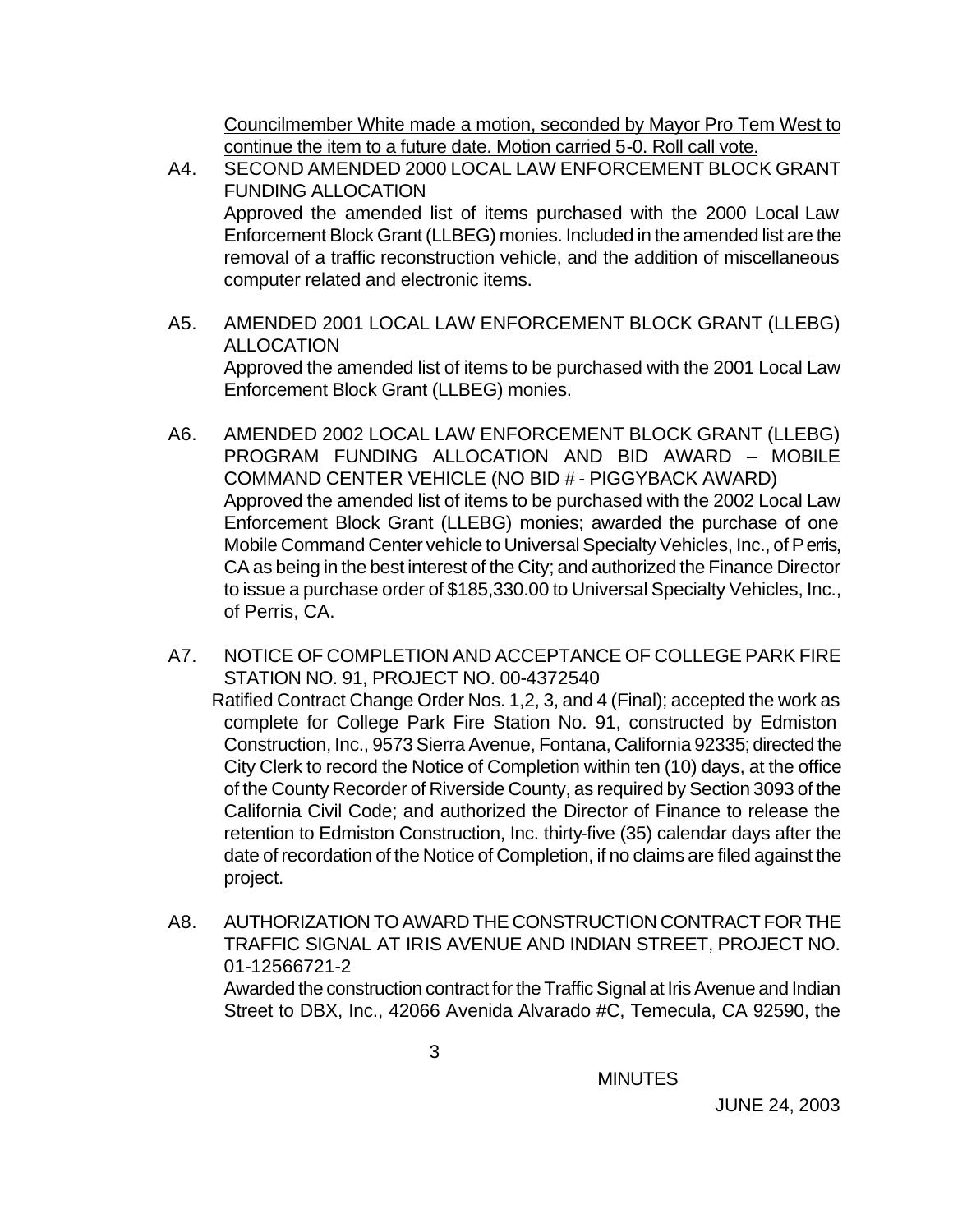lowest responsible bidder; authorized the Mayor to execute a contract with DBX, Inc.; and authorized the issuance of a Purchase Order for DBX, Inc. in the amount of \$122,734 (the bid amount plus 10% contingency) when all the parties have signed the contract.

- A9. AUTHORIZATION TO AWARD THE CONSTRUCTION CONTRACT FOR THE SB 821 BICYCLE AND PEDESTRIAN FACILITIES PROGRAM, PROJECT NO. 03-12272220 Awarded the construction contract for the SB821 Bicycle and Pedestrian Facilities Program to Elite Bobcat Service, Inc., 1320 East Sixth Street, Suite 100, Corona, California 92879-1700, the lowest responsible bidder; authorized the Mayor to execute a contract with Elite Bobcat Service, Inc.; and authorized the issuance of a Purchase Order for Elite Bobcat Service, Inc. in the amount of \$66,426.25 (the bid amount plus 10% contingency) when the contract has been signed by all parties.
- A10. NOTICE OF COMPLETION AND ACCEPTANCE OF THE CDBG SIDEWALKS ON ADRIENNE AVENUE, ALLIES PLACE, COURAGE STREET AND PRIDE LANE, PROJECT NO. 01-14368520 Authorized an increase in the purchase order for Elite Bobcat Services, Inc. in the amount of \$27,263.30 from unencumbered budgeted project funds (Account No. 143.68520); ratified Contract Change Order Nos. 2 and 3 (Final); accepted the work as complete for the CDBG Sidewalk Improvements for Adrienne Avenue, Allies Place, Courage Street and Pride Lane, constructed by Elite Bobcat Service, Inc., 1320 East Sixth Street, Suite 100, Corona, California 92879-1700; directed the City Clerk to record the Notice of Completion within ten (10) days, at the office of the County Recorder of Riverside County, as required by Section 3093 of the California Civil Code; authorized the Director of Finance to release the retention to Elite Bobcat Services, Inc. thirty-five (35) calendar days after the date of recordation of the Notice of Completion, if no claims are filed against the project and accepted the improvements into the City's maintained road system.
- A11. WASTE MANAGEMENT OF THE INLAND EMPIRE FY 2003/2004 RATE ADJUSTMENT Received and filed the report on the Waste Management of the Inland Empire proposed Fiscal Year (FY) 2003/2004 Rate Adjustment; and authorized the City Manager to execute the Memorandum of Understanding (MOU) with Waste Management of the Inland Empire regarding electronic waste.
- A12. WARRANT REPORT MAY, 2003 Adopted Resolution No. 2003-47, approving the Warrant Report, dated May,

**MINUTES**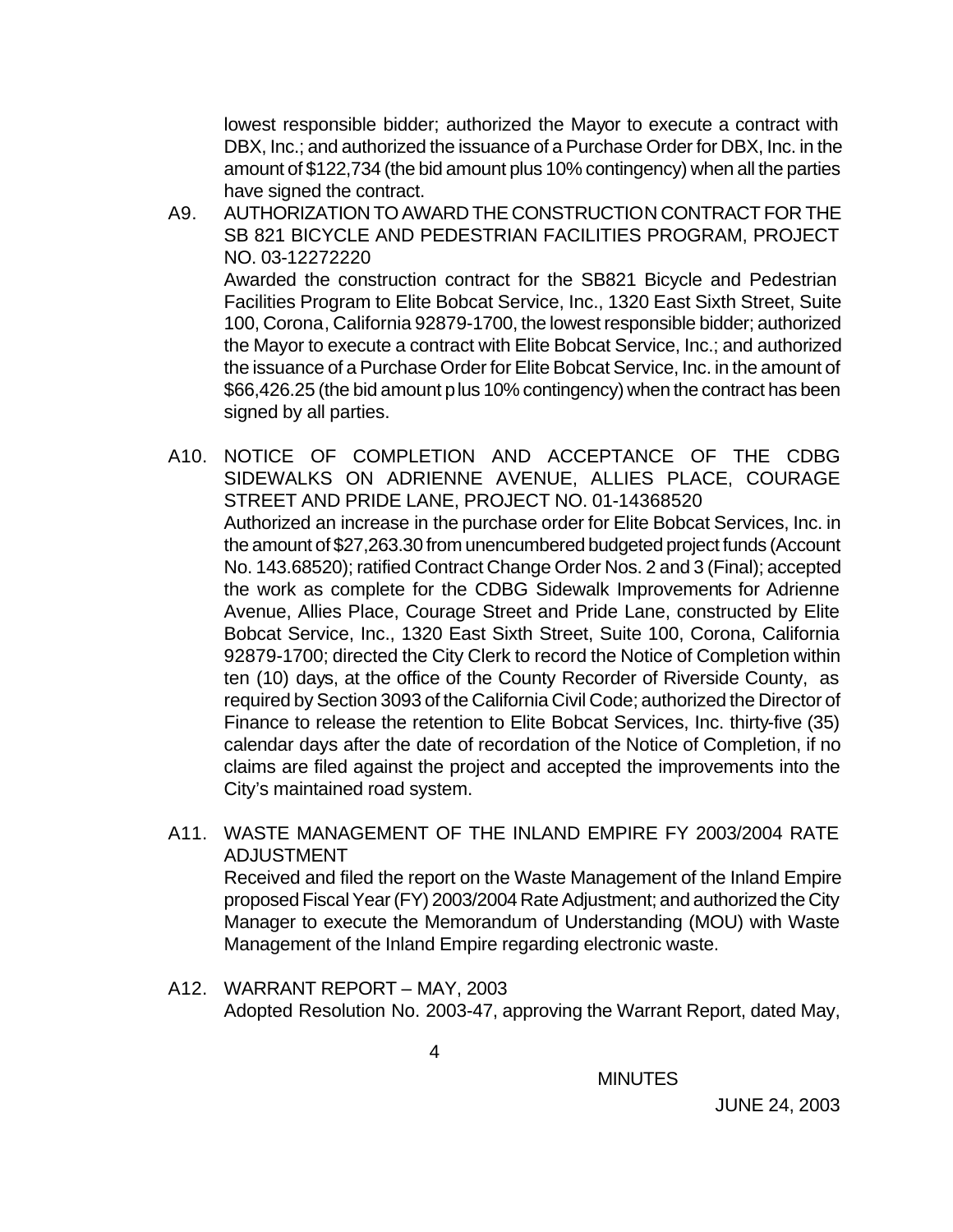2003 in the total amount of \$10,963,340.49

Resolution No. 2003-47

A Resolution of the City Council of the City of Moreno Valley, California, Approving the Warrant Report Dated May 31, 2003

## **B. CONSENT CALENDAR** - **COMMUNITY SERVICES DISTRICT**

- B1. ORDINANCES FIRST READING BY TITLE ONLY Waived reading of all Ordinance Introductions and read by title only.
- B2. AWARD OF CONTRACT PROJECT NO. E-4/03 MAINTENANCE OF STREETSCAPE LANDSCAPING AND IRRIGATION - MORENO VALLEY RANCH EAST Approved the Agreement for landscape maintenance services with Bemus Landscape, Inc., Santa Ana, California; authorized the President of the Board to execute said Agreement with Bemus Landscape, Inc.; and authorized the Purchasing Agent to issue open purchase orders to Bemus Landscape, Inc. in the amounts of:
	- a.) ONE HUNDRED TEN THOUSAND SEVEN HUNDRED DOLLARS AND NO/100 (\$110,700.00) for twelve months of base maintenance service, and
	- b.) THIRTEEN THOUSAND SEVEN HUNDRED SEVENTY-FIVE DOLLARS AND NO/100 (\$13,775.00) for anticipated Additional Work, per Section 3., paragraph d. of said Agreement.
- B3. REQUEST TO READVERTISE THE NOTICE INVITING BIDS MORENO VALLEY COMMUNITY SERVICES DISTRICT PROJECT NO. 03-18278240-50 MORENO VALLEY RANCH WALL FAÇADE MAINTENANCE Authorized the City Clerk to readvertise a Notice Inviting Bids for Project No. 03- 18278240-50.

### **C. CONSENT CALENDAR** - **COMMUNITY REDEVELOPMENT AGENCY**

C1. ORDINANCES - FIRST READING BY TITLE ONLY

 $\sim$  5

**MINUTES**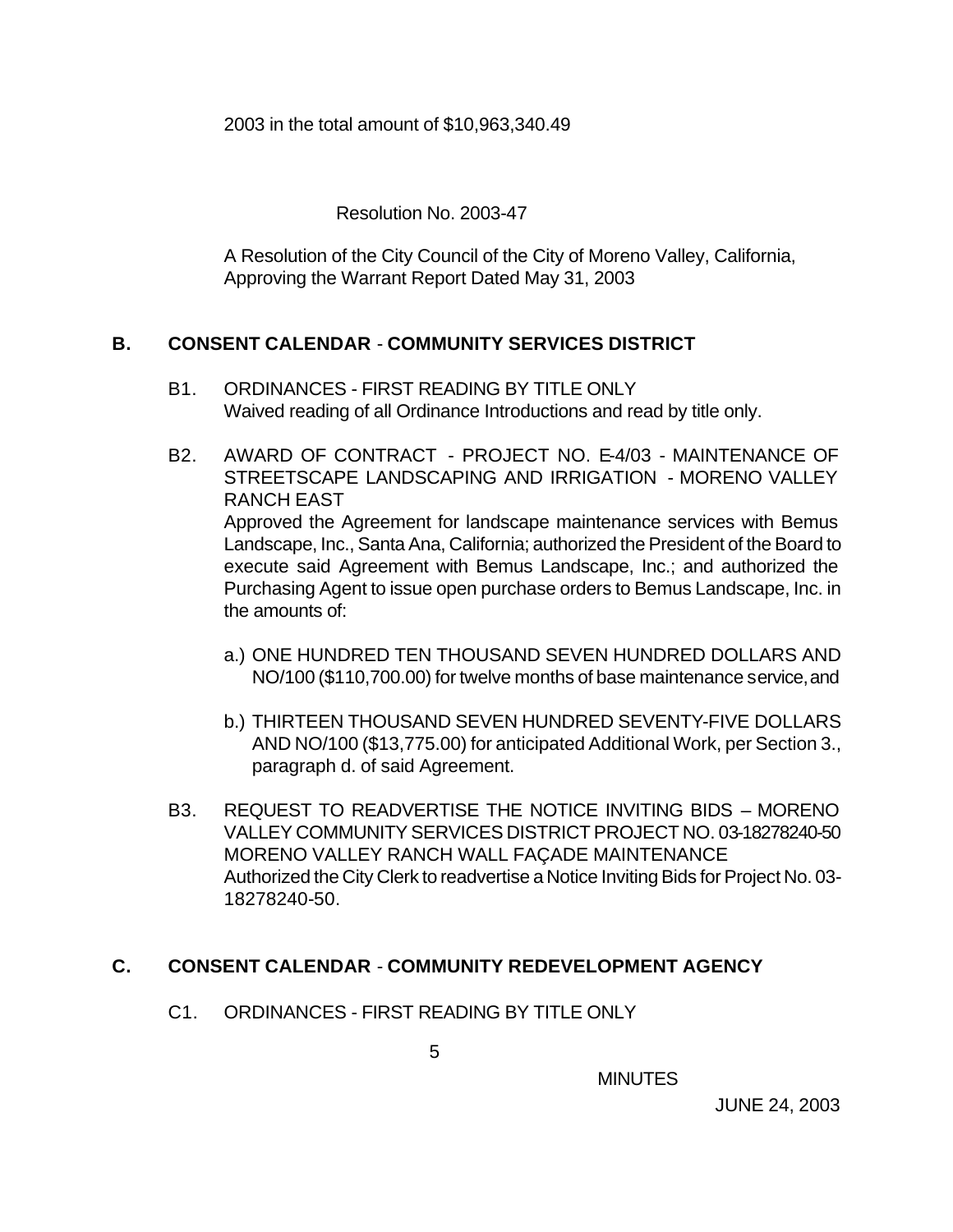Waived reading of all Ordinance Introductions and read by title only.

C2. APPLICATION FOR HUD YOUTHBUILD GRANT Supported the Youthbuild grant application to augment services provided to youth through the Moreno Valley Youth Opportunity Center.

### **D. PUBLIC HEARINGS**

D1. PUBLIC HEARING FOR INCLUSION OF HOME DEPOT - APN 485-220-022 INTO THE COMMUNITY SERVICES DISTRICT ZONE M (COMMERCIAL/ RESIDENTIAL IMPROVED MEDIAN MAINTENANCE) PROGRAM - NORTHWEST CORNER OF PERRIS BOULEVARD AND IRIS AVENUE

President Batey opened the public testimony portion of the public hearing; there being none, public testimony was closed.

President Batey directed the City Clerk to tabulate the ballots.

The City Clerk announced the results as follows:

APN 485-220-022 – "Yes"

Boardmember Flickinger made a motion, seconded by Boardmember Stewart to verify and accept the results of the mail ballot proceeding as identified on the Official Tally Sheet and Assessor Parcel Number (APN) listing; receive and file with the City Clerk's Office the accepted Official Tally Sheet and APN listing; and authorize and impose the CSD Zone M charge. Motion carried 5-0. Roll call vote.

D2. PUBLIC HEARING FOR INCLUSION OF TENTATIVE TRACT 30027 (AND ALL AFFECTED PHASES) INTO THE COMMUNITY SERVICES DISTRICT ZONE B (RESIDENTIAL STREET LIGHTING) AND ZONE D (PARKWAY LANDSCAPE MAINTENANCE) PROGRAMS – SOUTH OF DRACAEA AVENUE, WEST OF NASON STREET AND NORTH OF COTTONWOOD AVENUE

President Batey opened the public testimony portion of the public hearing; there being none, public testimony was closed.

President Batey directed the City Clerk to tabulate the ballots.

The City Clerk announced the results as follows: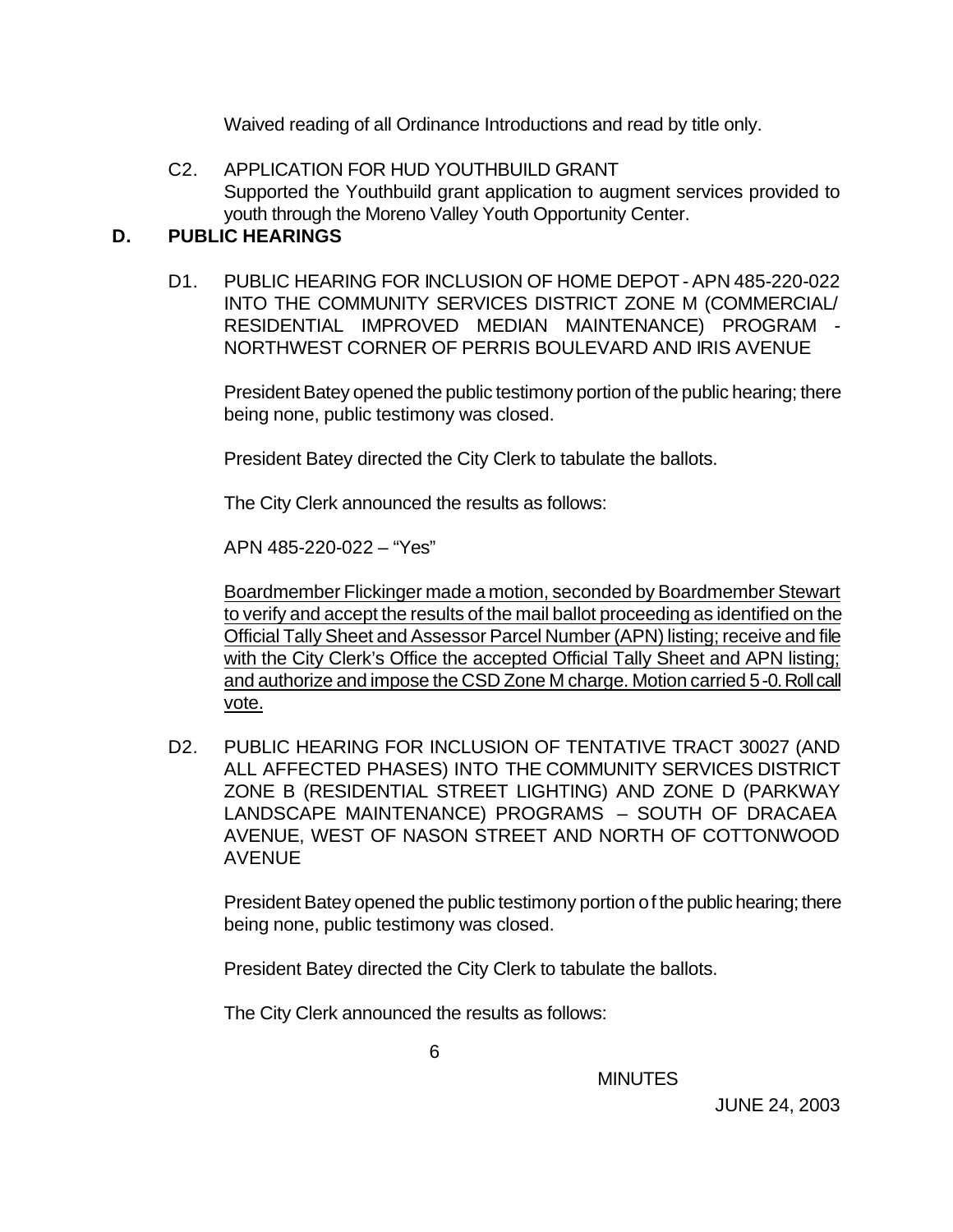Zone B – "Yes" Zone D – "Yes"

Boardmember Stewart made a motion, seconded by Boardmember White to verify and accept the results of the mail ballot proceeding as identified on the Official Tally Sheet and Assessor Parcel Number (APN) listing; receive and file with the City Clerk's Office the accepted Official Tally Sheet and APN listing; and authorize and impose the CSD Zones B and D charges. Motion carried 5- 0. Roll call vote.

#### D3. DELINQUENT RESIDENTIAL SOLID WASTE ACCOUNTS

Mayor Batey opened the public testimony portion of the public hearing. Public comments were received from Juan Sanchez.

Councilmember Stewart made a motion, seconded by Councilmember White to approve placing the submitted list of delinquent solid waste accounts, available in the City Clerk's office, on the FY 2003/2004 Riverside County property taxroll for collection, as amended. Motion carried 5-0. Roll call vote.

Councilmember Stewart made a motion, seconded by Councilmember White directing the City Clerk to file with the Riverside County Auditor a certified copy of Resolution No. 2000-51 and the list of delinquent solid waste accounts as required by Section 5473.4 of the California Health and Safety Code and Section 6.02.030 of the City of Moreno Valley Municipal Code. Motion carried 4-1, Councilmember Flickinger abstaining. Roll call vote.

D4. PUBLIC HEARING FOR THE MID-CYCLE REVIEW OF THE IMPLEMENTATION PLAN OF THE COMMUNITY REDEVELOPMENT AGENCY OF THE CITY OF MORENO VALLEY

Chairman Batey opened the public testimony portion of the public hearing; there being none, public testimony was closed.

Agencymember Stewart made a motion, seconded by Vice-Chairman West to receive and file. Motion carried 5-0. Roll call vote.

D5. REPEAL OF THE CENTERPOINTE SPECIFIC PLAN, INCLUDING A GENERAL PLAN AMENDMENT (PA03-0031) AND CHANGE OF ZONE (PA03-0032), AND A MUNICIPAL CODE AMENDMENT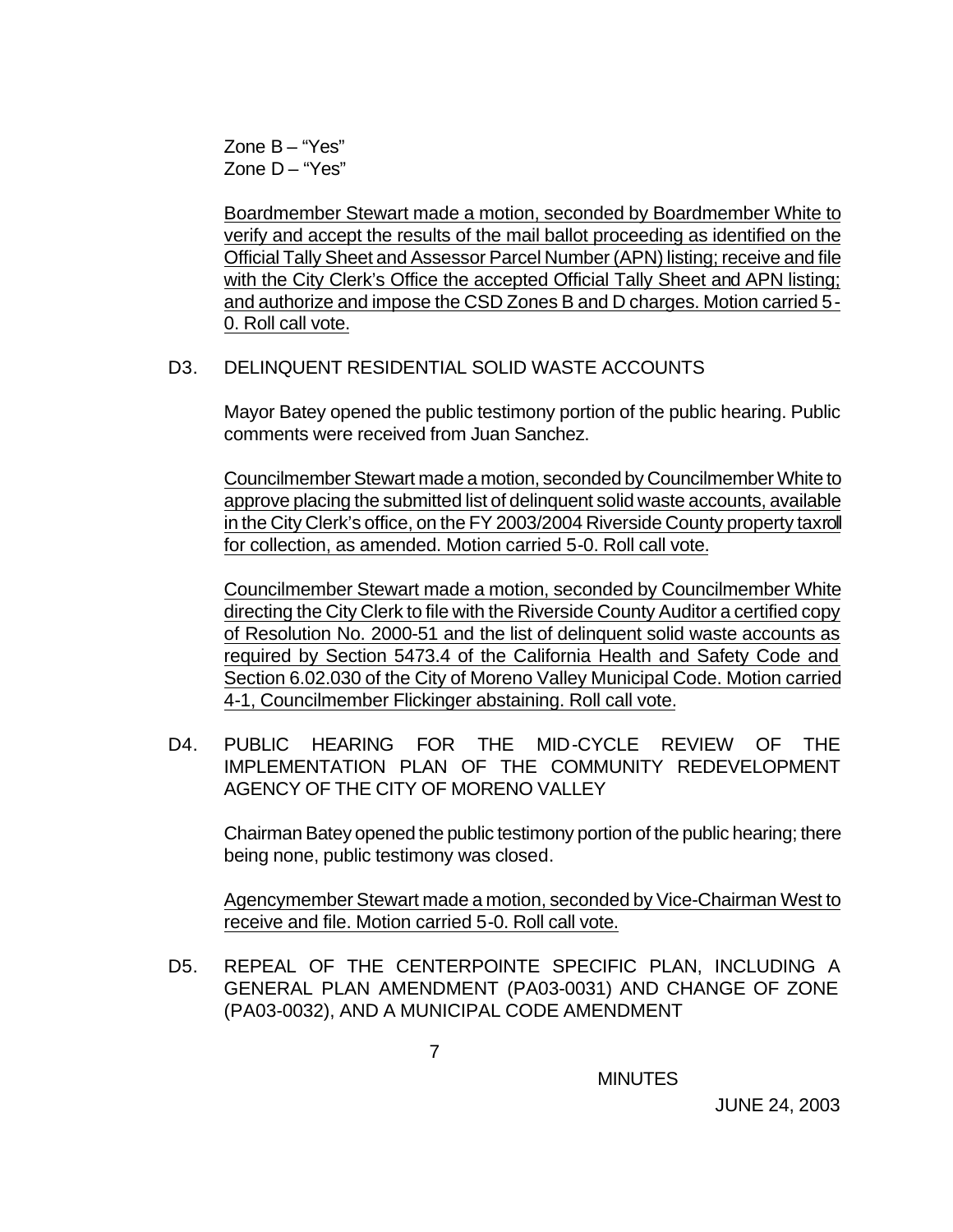Mayor Batey opened the public testimony portion of the public hearing; there being none, public testimony was closed.

Councilmember White made a motion, seconded by Councilmember Flickinger to adopt a Negative Declaration for PA03-0031 and PA03-0032, and the Municipal Code Amendment in that the project will not have the potential for a significant impact on the environment. Motion carried 5-0. Roll call vote. Councilmember White made a motion, seconded by Councilmember Flickinger to adopt Resolution No. 2003-48, rescinding the existing General Plan designations for Specific Plan 203, and approving changes to the General Plan land use map. Motion carried 5-0. Roll call vote.

#### Resolution No. 2003-48

A Resolution of the City Council of the City of Moreno Valley, California, Rescinding the Existing General Plan Designations, Thereby Changing the Land Use Map Designation from Specific Plan 203 to BP (Business Park), CC (Community Commercial), or O (Office) for Approximately 233.4 Acres of Land Generally Located Between Elsworth Street and Heacock Street, and Alessandro Boulevard and Cactus Avenue

Councilmember White made a motion, seconded by Councilmember Flickinger to introduce Ordinance No. 632, Repealing Ordinance Nos. 210 and 467, and thereby rescinding the ordinance which established the Specific Plan zoning on the property in 1988, and thereby rescinding the ordinance that amended the Specific Plan zoning in 1995, and establishing zoning designations. Motion carried 5-0. Roll call vote.

### Ordinance No. 632

An Ordinance of the City Council of the City of Moreno Valley, California, Repealing Ordinance Nos. 210 and 467, Thereby Amending the Official Zoning Atlas of Said City, Changing Zones from SP203 – Business Park, General Industrial, Office Park, and Commercial to the Zoning Designations Under the Municipal Code of Business Park, Office, and Community Commercial

Councilmember White made a motion, seconded by Councilmember Flickinger to introduce Ordinance No. 633, approving a Municipal Code Amendment to the Permitted Uses Table of the Municipal Code (9.02.020-1) to allow Contractor's Yard with office within a Business Park designation, and adding definitions for Contractor's Yard, and Contractor's Yard with Office to Municipal Code Section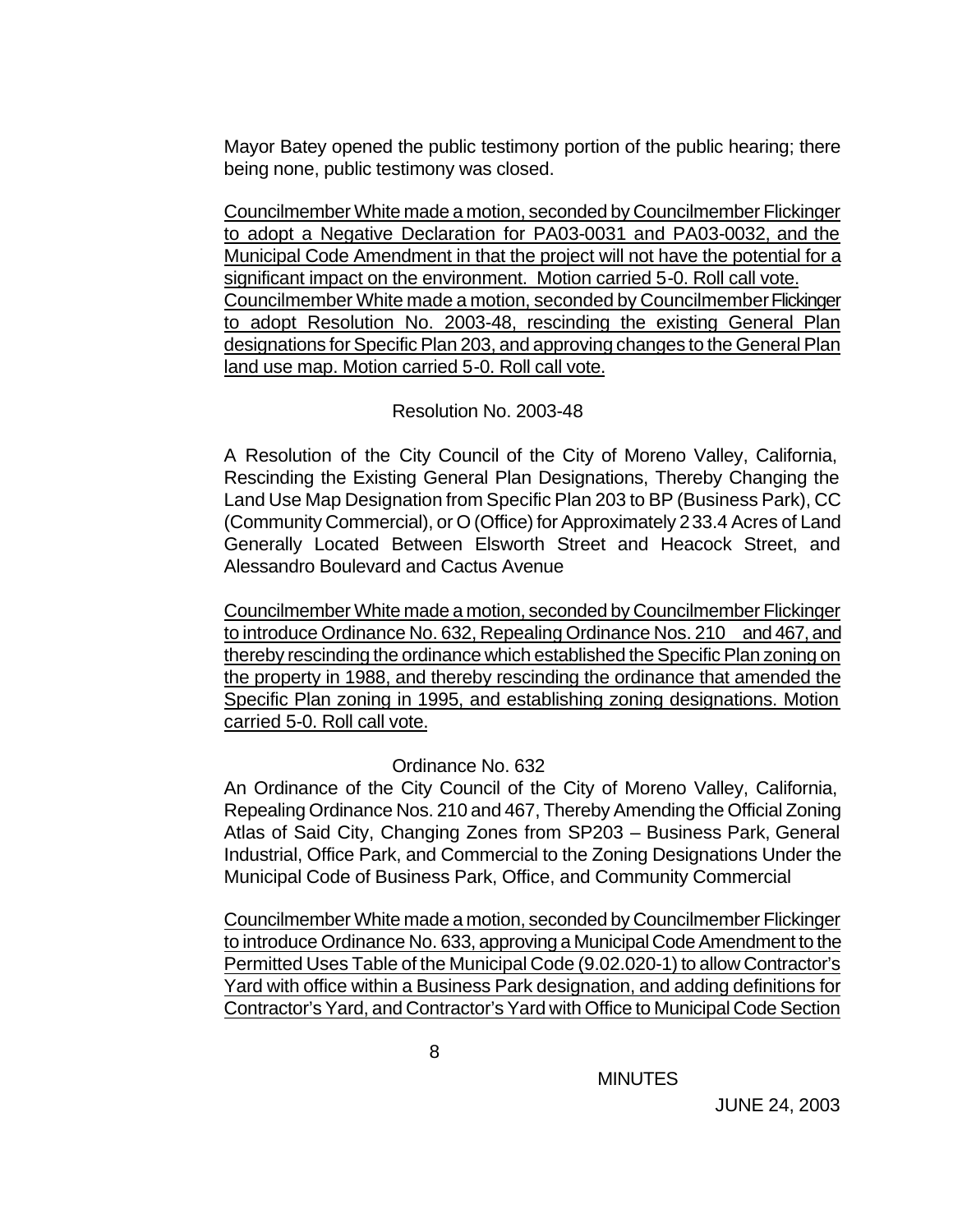#### 9.15.030. Motion carried 5-0. Roll call vote.

#### Ordinance No. 633

An Ordinance of the City Council of the City of Moreno Valley, California, Modifying the Permitted Uses Table to Allow Contractor's Yard with Office Within the Permitted Uses Table of the Municipal Code, and Establishing Definitions of Both Contractors Yard and Contractor's Yard with Office

D6. A PUBLIC HEARING ON THE PLANNING COMMISSION'S MAY 8, 2003 APPROVAL OF PA02-0068 CONDITIONAL USE PERMIT (CUP) FOR RV AND TRUCK STORAGE WITH CARETAKER'S RESIDENCE LOCATED AT 28720 SPRUCE AVENUE

Mayor Batey opened the public testimony portion of the public hearing; there being none, public testimony was closed.

Councilmember Stewart made a motion, seconded by Councilmember Flickinger to adopt a Negative Declaration for PA02-0068 CUP, in that the applications will not result in significant environmental impacts; and adopt City Council Resolution No. 2003-49, as amended to read in Condition P1. the word "semi-trailer" include "semi-trailer and tractor", also, that the maximum number of 48 semi-trailer trucks would be a sliding scale beginning at the end of the first twelve months that number would be reduced by a total of eight and eight per year thereafter for a total of seven years and at the end of seven years the number would be zero. The word "passenger truck" will be used to distinguish it from the semi-trailer and tractor. Also, LD17, LD32, LD34, and LD 35 will be removed. Motion carried 4-1, Councilmember White dissenting. Roll call vote.

Resolution No. 2003-49

A Resolution of the City Council of the City of Moreno Valley, California, Approving PA02-0068 Conditional Use Permit (CUP) for RV and Truck Storage with Caretaker's Residence Located at 28720 Spruce Avenue

PUBLIC COMMENTS **ON ANY SUBJECT NOT ON THE AGENDA** UNDER THE JURISDICTION OF THE CITY COUNCIL ARE AS FOLLOWS:

Daryl Terrell – Address matter of record

1) Tax burden on small businesses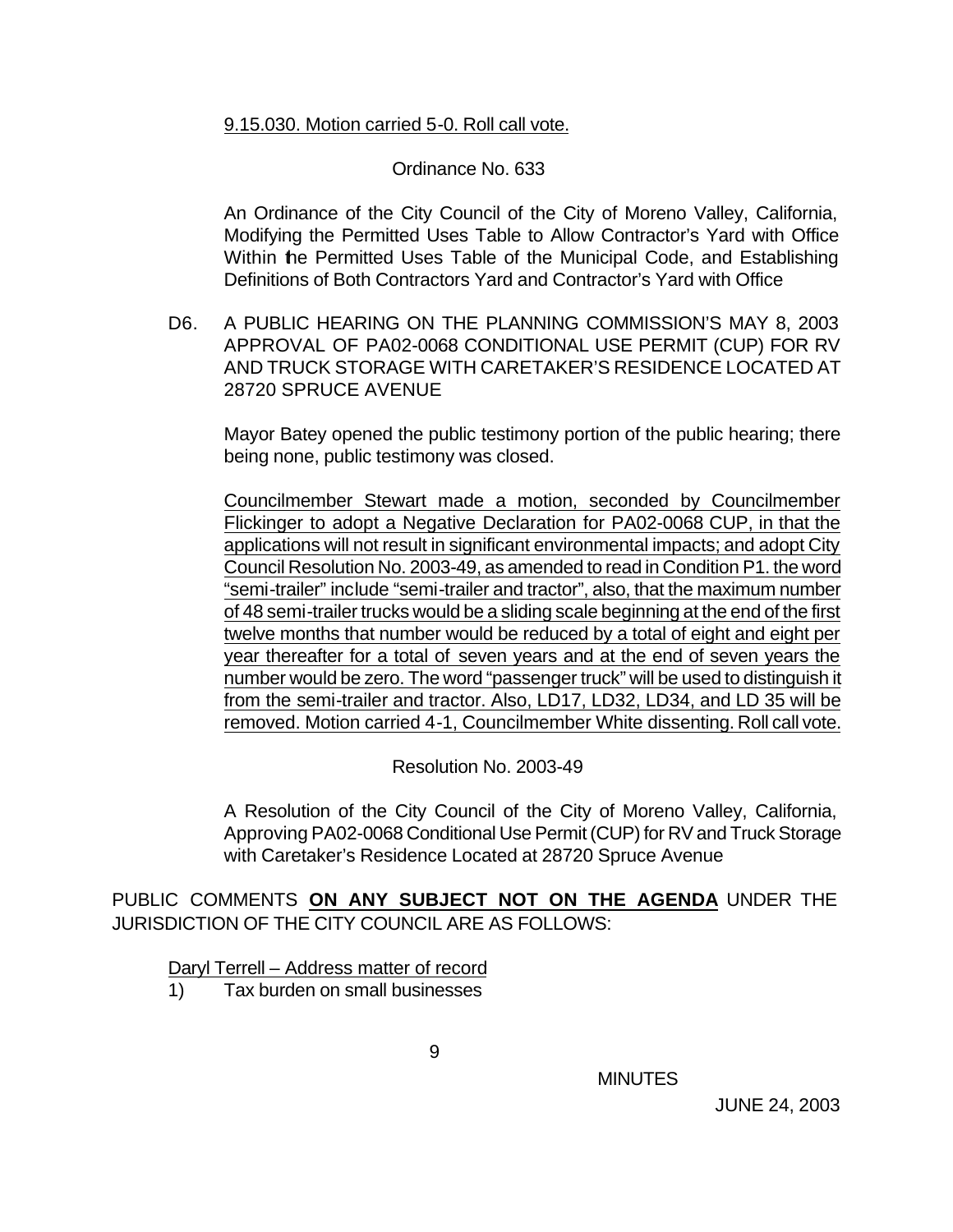#### Ray Hosman – Address matter of record

- 1) Budget
- 2) Hearing regarding Lerma project
- 3) Senior Citizens

#### Pete Bleckert – Address matter of record

- 1) Senior Citizens
- 2) Council Members

Tom Jerele, Sr.

- 1) Lerma project hearing
- 2) Access to government
- 3) Televising Study Sessions

#### **RECESS; RECONVENE**

## **E. ITEMS REMOVED FROM CONSENT CALENDARS FOR DISCUSSION OR SEPARATE ACTION - NONE**

### **F. REPORTS**

F1. REPORT TO CONSIDER PUBLIC COMMENTS REGARDING MAIL BALLOT PROCEEDING FOR TENTATIVE TRACT 22709 (AND ALL AFFECTED PHASES) – COMMUNITY SERVICES DISTRICT ZONE B (RESIDENTIAL STREET LIGHTING) AND ZONE E-8 (EASTGATE RANCH) – HIGH-SERVICE-LEVEL PARKWAY LANDSCAPE MAINTENANCE – SOUTH OF CACTUS AVENUE, NORTH OF JOHN F. KENNEDY DRIVE, WEST OF MORENO BEACH DRIVE AND EAST OF OLIVER STREET

President Batey opened the agenda item for public comments; there being none, public comments were closed.

Boardmember White made a motion, seconded by Vice-Chairman West to receive and file. Motion carried unanimously.

F2. REPORT TO CONSIDER PUBLIC COMMENTS REGARDING TENTATIVE TRACT 30822 (AND ALL AFFECTED PHASES) MAIL BALLOT

**MINUTES**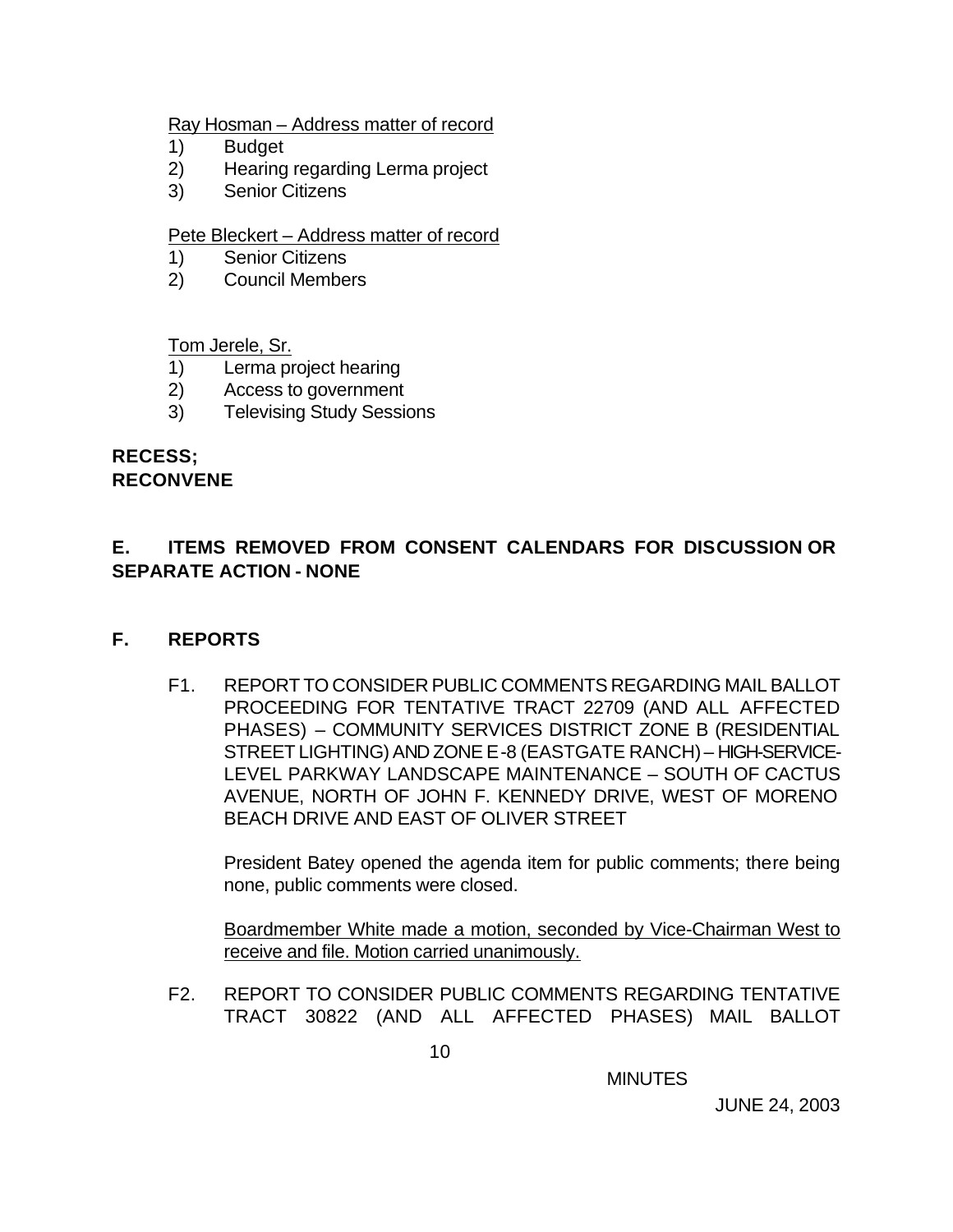PROCEEDING FOR COMMUNITY SERVICES DISTRICT ZONE B (RESIDENTIAL STREET LIGHTING) – SOUTH OF SANTA ROSA DRIVE, WEST OF MESA VERDE DRIVE AND NORTHEAST OF AVENIDA DE CALMA

President Batey opened the agenda item for public comments; there being none, public comments were closed.

Boardmember White made a motion, seconded by Boardmember Stewart to receive and file. Motion carried unanimously.

F3. TEMPORARY INCREASE IN POLICE PATROL HOURS, 90 DAY REVIEW (CONTINUED FROM JUNE 10, 2003)

Mayor Batey opened the agenda item for public comments, which were received from John Hayes.

Councilmember White made a motion, seconded by Mayor Pro Tem West to receive and file the 90-day review of the temporary increase in police patrol hours. Motion carried unanimously.

#### F4. APPOINTMENTS TO THE CITY COUNCIL ADVISORY BOARDS AND **COMMITTEES**

Mayor Batey opened the agenda item for public comments; there being none, public comments were closed.

Councilmember White made a motion, seconded by Mayor Pro Tem West to make the following appointments: Accessibility Appeals Board-Tommy Lewis (term to expire 6/30/06); Cultural Preservation Advisory Committee – Cheryl Fasig (term to expire 6/30/06 and Michelle Terese Gerard (term to expire 6/30/05); Library Advisory Board – Denise Lanning (term to expire 6/30/06); Parks and Recreation Advisory Committee – Christopher N. Prudhome and Stuart A. Swan (terms to expire 6/30/06); Citizen's Advisory Committee on Recreational Trails – Wraymond M. Sawyerr (term to expire 6/30/06); Senior Citizens Advisory Committee – James C. Cowan (term to expire 6/30/06); Traffic Safety Advisory Committee – Emil Dragovich, Jr. and John Kozal (terms to expire 6/30/06) and to re-notice the vacant positions. Motion carried 5-0. Roll call vote.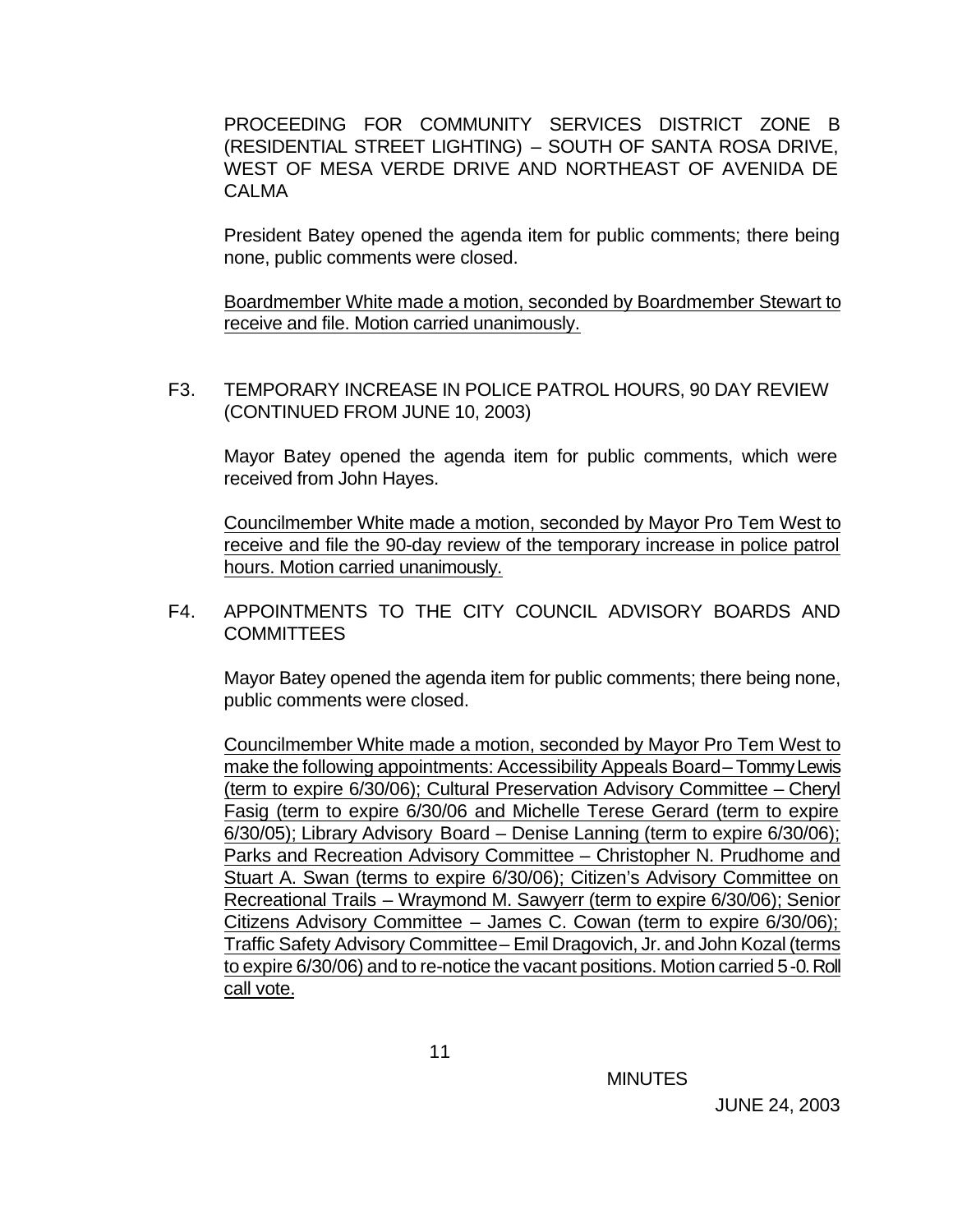Councilmember Stewart left the meeting at 10:25 p.m.

F5. CONTINUED DISCUSSIONS ON FY 2003/2004 PROPOSED BUDGET

Mayor Batey opened the agenda item for public comments which were received from Dr. James Cowan; Victor Ramon De Leon; John Hayes; Daryl C. Terrell; Pete Bleckert and Tom Jerele, Sr.

Councilmember White made a motion, seconded by Councilmember Flickinger to continue the meeting past 11:00 p.m. Motion carried unanimously, Councilmember Stewart absent.

Councilmember White made a motion, seconded by Mayor Pro Tem West to receive and file. Motion carried unanimously, Councilmember Stewart absent.

F6. LEGISLATIVE UPDATE

Mayor Batey opened the agenda item for public comments which were received from Pete Bleckert.

Mayor Pro Tem West made a motion, seconded by Councilmember White to receive and file. Motion carried unanimously, Councilmember Stewart absent.

F7. CITY MANAGER'S REPORT (Informational Oral Presentation – not for Council action)

## **G. LEGISLATIVE ACTIONS**

ORDINANCES - 1ST READING AND INTRODUCTION

G1. APPROVAL OF TOWNGATE COMMUNITY CENTER GUIDELINES AND INTRODUCTION OF ORDINANCE NO. CSD-38, AMENDING ORDINANCE NO. CSD-32 ESTABLISHING FEES FOR THE TOWNGATE COMMUNITY CENTER (CONTINUED FROM JUNE 10, 2003)

President Batey opened the agenda item for public comments; there being none, public comments were closed.

Vice-President West made a motion, seconded by Boardmember White to

**MINUTES**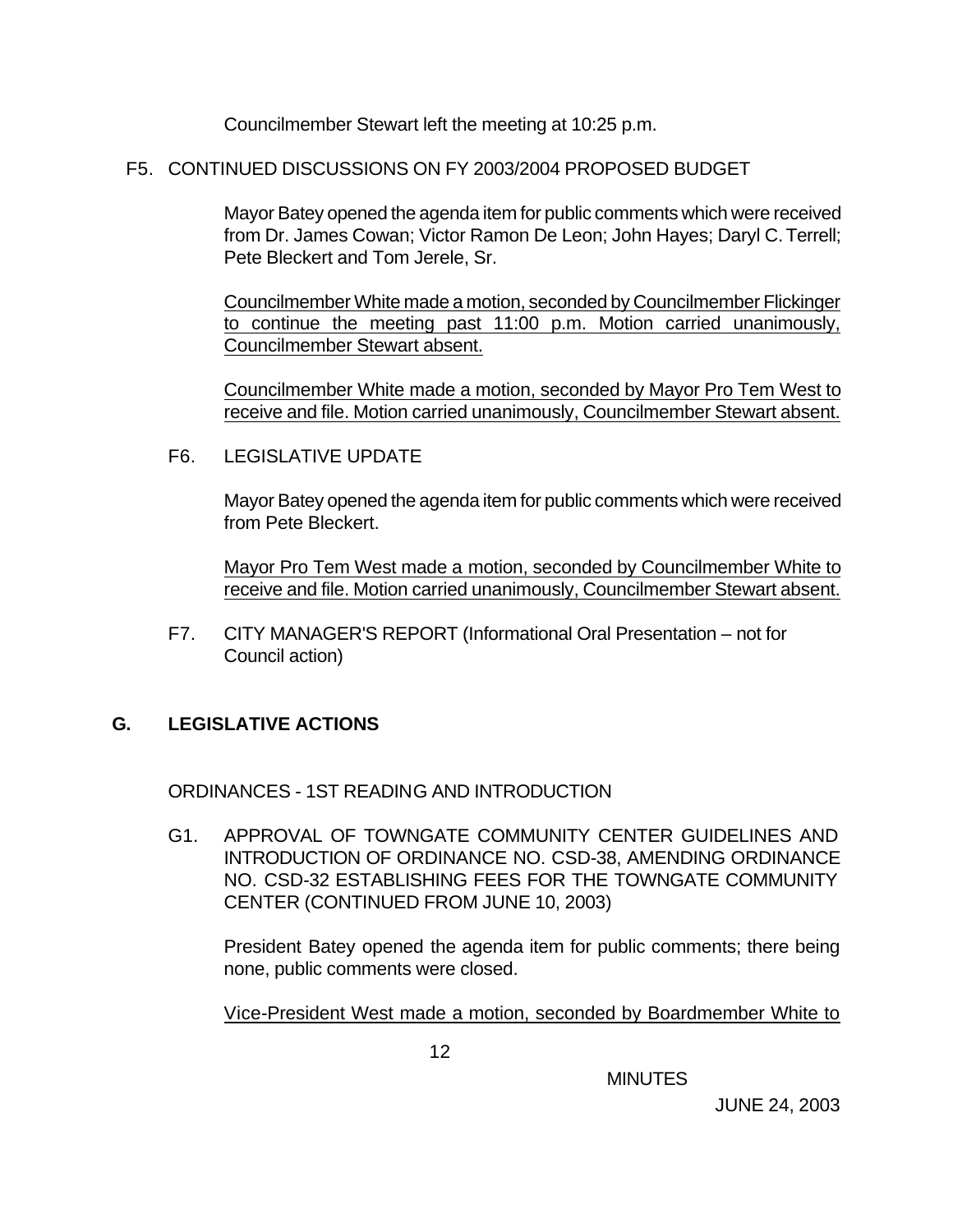approve the Moreno Valley TownGate Community Center Guidelines; and Introduce Ordinance No. CSD-38 amending Ordinance No. CSD-32 establishing fees for the TownGate Community Center. Motion carried 4-0-1, Boardmember Stewart absent.

#### Ordinance No. CSD-38

An Ordinance of the Moreno Valley Community Services District of the City of Moreno Valley, California, Amending Ordinance No. CSD-32, Establishing Fees for the Use of the Moreno Valley Towngate Community Center

#### ORDINANCES - 2ND READING AND ADOPTION

G2. ORDINANCE NO. CSD-37, AN ORDINANCE OF THE MORENO VALLEY COMMUNITY SERVICES DISTRICT OF THE CITY OF MORENO VALLEY, CALIFORNIA, AMENDING ORDINANCE NO. CSD 32, ESTABLISHING FEES FOR RESERVING PICNIC SHELTERS AT PARK FACILITIES (RECEIVED FIRST READING AND INTRODUCTION JUNE 10, 2003, 4-0-1 VOTE, STEWART ABSENT)

President Batey opened the agenda item for public comments; there being none, public comments were closed.

Boardmember Flickinger made a motion, seconded by Boardmember White to adopt Ordinance No. CSD 37. Motion carried 4-0-1, Boardmember Stewart absent. Roll call vote.

Ordinance No. CSD-37

An Ordinance of the Moreno Valley Community Services District of the City of Moreno Valley, California, Amending Ordinance No. CSD 32, Establishing Fees for Reserving Picnic Shelters at Park Facilities

G3. ORDINANCE NO. 631, AN ORDINANCE OF THE CITY COUNCIL OF THE CITY OF MORENO VALLEY, CALIFORNIA, REPEALING AND REENACTING CHAPTER 10.02 OF TITLE 10 OF THE CITY OF MORENO VALLEY MUNICIPAL CODE RELATING TO ANIMAL REGULATIONS (RECEIVED FIRST READING AND INTRODUCTION JUNE 10, 2003, 4-0-1 VOTE,

**MINUTES**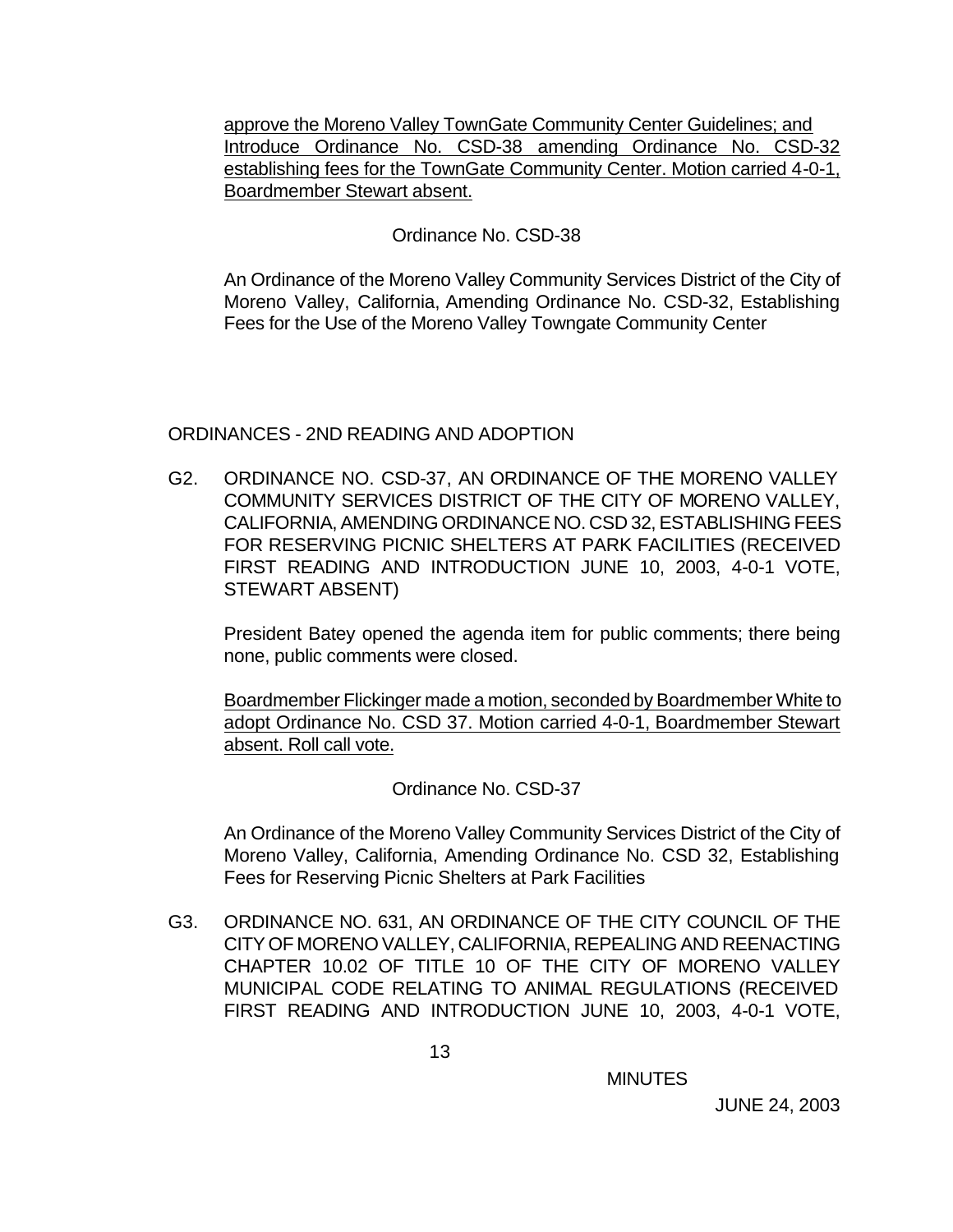STEWART ABSENT)

Mayor Batey opened the agenda item for public comments; there being none, public comments were closed.

Councilmember Flickinger made a motion, seconded by Councilmember White to adopt Ordinance No. 631. Motion carried 4-0-1, Councilmember Stewart absent. Roll call vote.

Ordinance No. 631

An Ordinance of the City Council of the City of Moreno Valley, California, Repealing and Reenacting Chapter 10.02 of Title 10 of the City of Moreno Valley Municipal Code Relating to Animal Regulations

ORDINANCES - URGENCY ORDINANCES – NONE

RESOLUTIONS

G4. APPROVAL OF RESOLUTION 2003-50, SUPPORTING THE CITY'S PARTICIPATION IN THE CALIFORNIA PUBLIC ENTITY INSURANCE AUTHORITY (CPEIA), PROVIDED THAT EXCESS WORKERS COMPENSATION IS SECURED THROUGH THE CALIFORNIA PUBLIC ENTITY INSURANCE AUTHORITY (CPEIA)

Mayor Batey opened the agenda item for public comments; there being none, public comments were closed.

Councilmember White made a motion, seconded by Mayor Pro Tem West to approve Resolution No. 2003-50, supporting the City's participation in the California Public Entity Insurance Authority (CPEIA), provided that excess workers compensation is secured through the California Public Entity Insurance Authority. Motion carried 4-1-1, Councilmember Stewart absent, Councilmember Flickinger abstaining. Roll call vote.

Resolution No. 2003-50

A Resolution of the City Council of the City of Moreno Valley, California, Supporting the City's Participation in the California Public Entity Insurance Authority.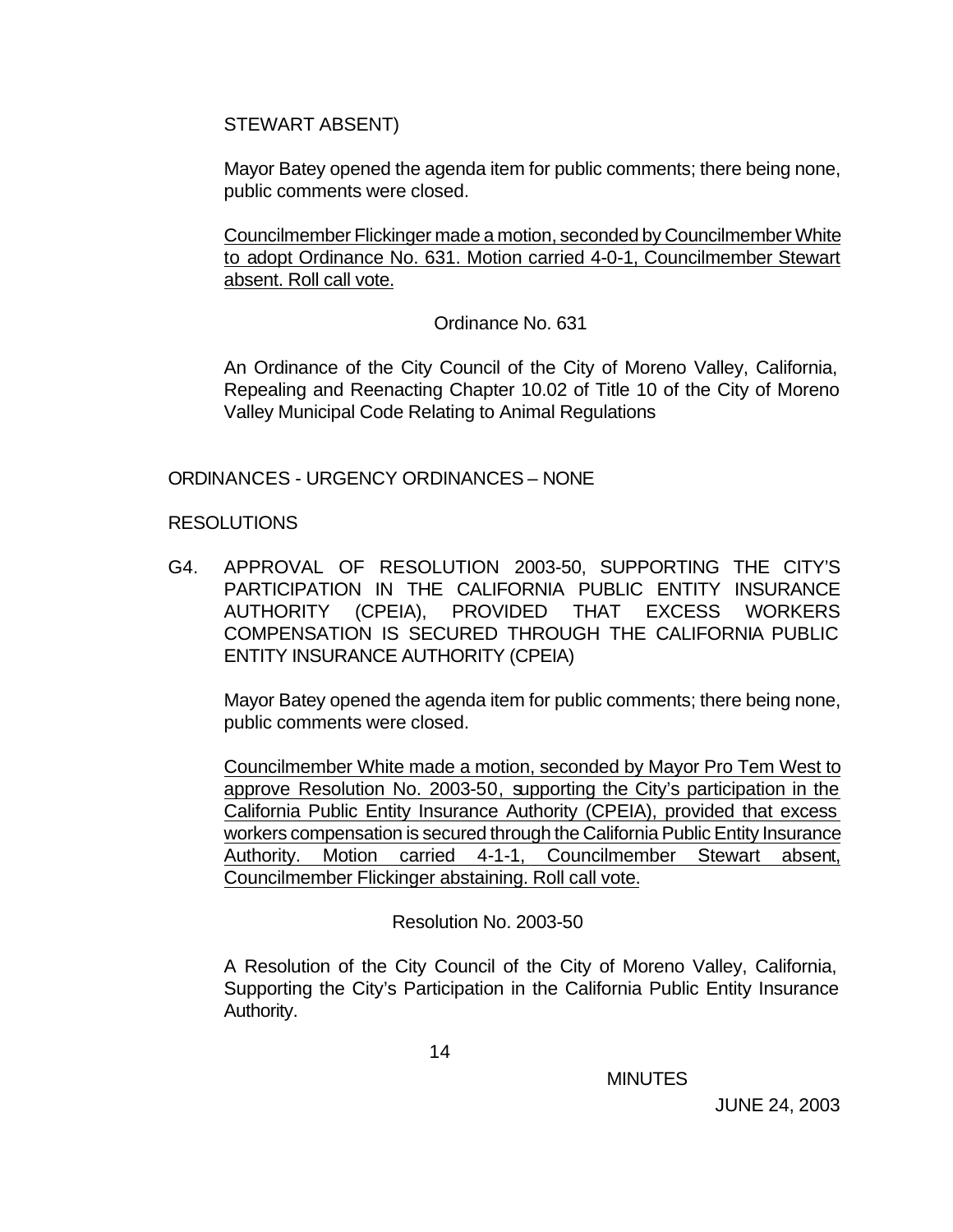## **CLOSING COMMENTS AND/OR REPORTS OF THE CITY COUNCIL, COMMUNITY SERVICES DISTRICT, OR COMMUNITY REDEVELOPMENT AGENCY**

Councilmember Flickinger

- 1) Stated she would like to revisit the scheduled time of public comments
- 2) Congratulated and thanked Mayor Pro Tem West and colleagues regarding tonight's debate on RV and truck storage

Mayor Pro Tem West

1) Stated the Via del Lago apartment complex project issue is far from over – he has met with the developer and told him he will follow the wishes of his constituents – asked the public to keep their calls and e-mails coming and he will make an effort to contact

Councilmember White

1) Responded to the critics of the Council Members

Mayor Batey

- 1) Thanked the Hispanic Chamber of Commerce for having him do the welcome at their Small Business Expo
- 2) Stated the Community of Promise is up and running and their next meeting will be held on July  $7<sup>th</sup>$  at the MVUSD Board Room at 4:30 p.m. – asked the public to come and participate

## **CLOSED SESSION**

# **REPORT OF ACTION FROM CLOSED SESSION BY CITY ATTORNEY, IF ANY - NONE**

### **ADJOURNMENT**

There being no further business to conduct, the meeting was adjourned at 12:05 a.m. by unanimous informal consent.

Submitted by:

Alice Reed, City Clerk Secretary, Moreno Valley Community Services District

\_\_\_\_\_\_\_\_\_\_\_\_\_\_\_\_\_\_\_\_\_\_\_\_\_\_\_\_\_\_\_\_\_\_

MINUTES